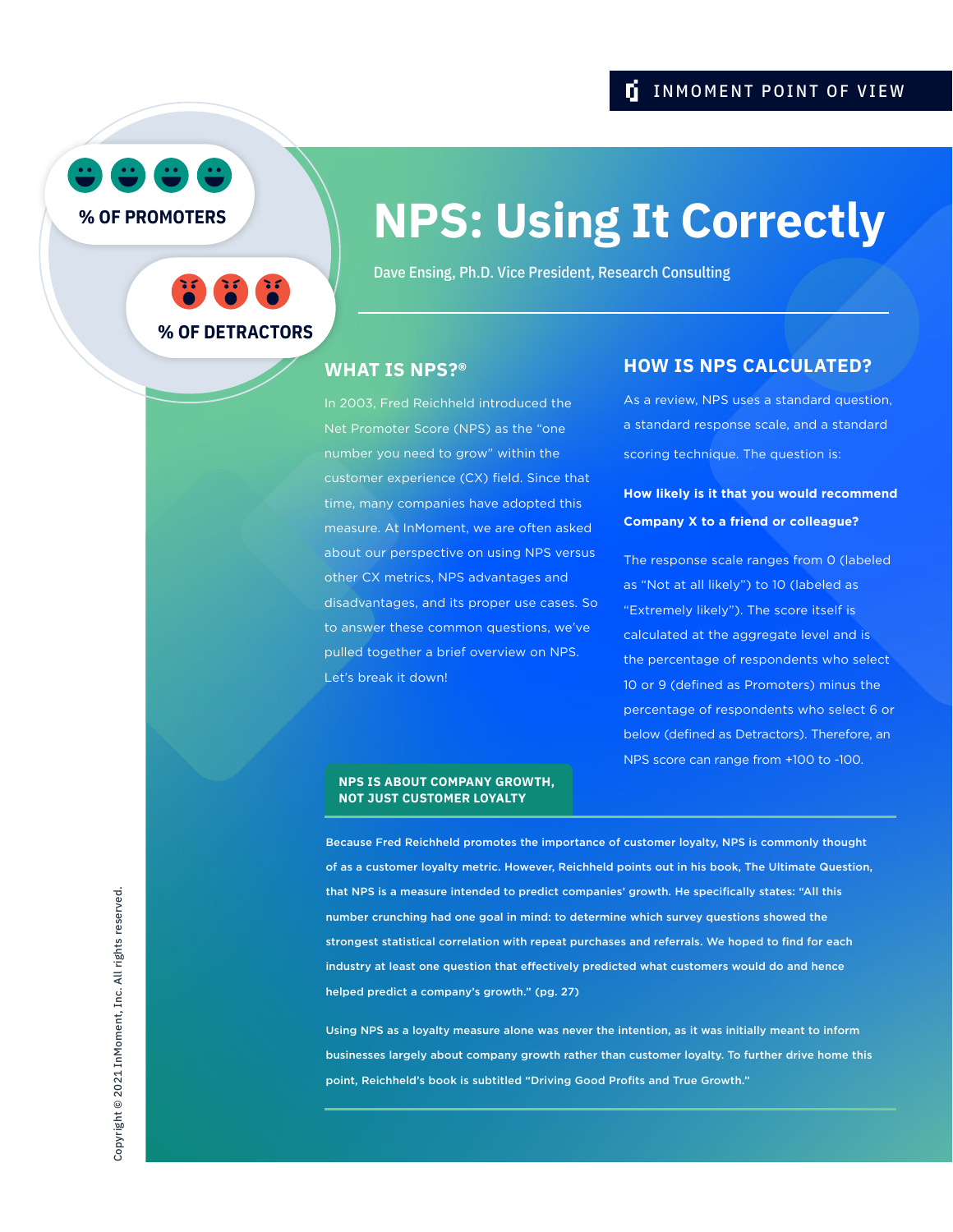## **WHAT ARE THE ADVANTAGES OF NPS?**

Originally, the promise of NPS was to be the best predictor of company growth across industries (not customer loyalty as is commonly assumed). Since the publication of Reichheld's HBR article and subsequent book, many studies have disputed this claim. Most CX practitioners seem to view NPS as similar to many other CX metrics, such as Overall Satisfaction (CSAT), Customer Effort Score (CES), or the traditional "Big 3" index of Overall Satisfaction, Likelihood to Recommend, and Likelihood to Return/Repurchase.

The biggest advantage in using NPS is that it has gained wide acceptance within the CX industry. It's often used as a benchmarking measure for companies, both within and across industries. NPS can also help brands adopt an easy-to-understand, common language by giving them one singular metric to keep track of, so it's a good way to begin for companies just starting out in customer experience.

## **WHAT TO KEEP IN MIND WHEN USING NPS**

The greatest advantage of using NPS is its benchmarking capabilities. But for NPS scores to be comparable, consistently asking the question is key. Not only does the question, response scaling, and scoring need to be consistent, other factors need consistency as well:

#### **Who Is Responding?**

NPS is generally used to measure a company's current customers' perceptions of the company. Scores from respondents that contain other consumer groups (e.g., lost customers, consumers who know of but are not customers of the company) are not comparable.

#### **What Is the Context?**

NPS is a customer relationship measurement. So, the NPS question should be used in customer relationship surveys rather than post-transaction surveys. If the NPS question is asked in transaction-based surveys, the outcomes of the transactions will affect the NPS score. For example, even when asking the same brand NPS question, we always find lower NPS scores when it is asked in an automotive repair survey than when it is asked in an automotive sales survey.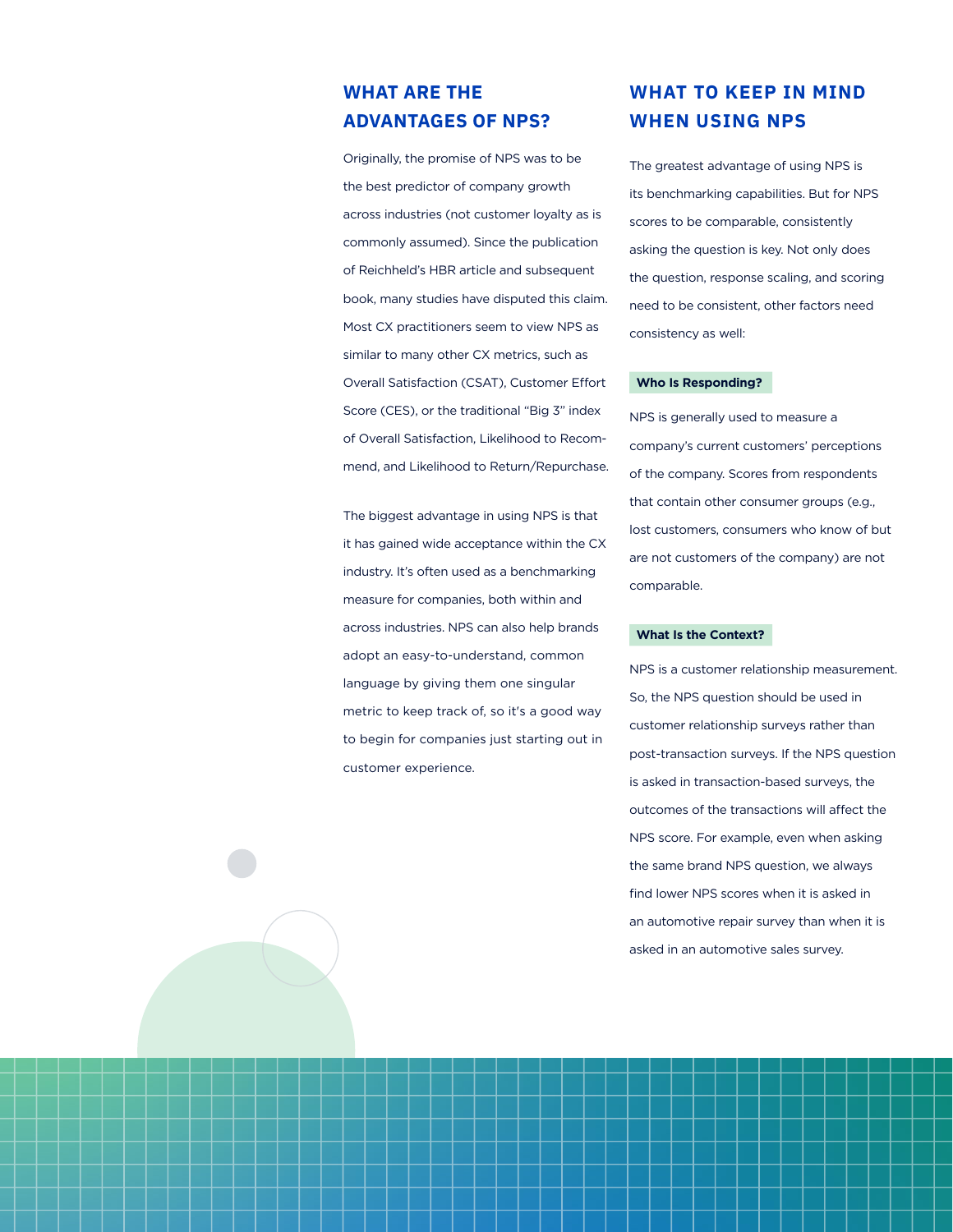#### **Cultural Factors**:

The NPS question is not immune to cultural factors and other biases that affect survey measures. For instance, respondents from certain cultural backgrounds are more likely to give top-box scores, which is why comparing NPS scores across cultures and languages is discouraged.

#### **Question Placement:**

Where the question is placed within a survey should also be considered. It's better to place the question early in a survey so it's a "top of mind" measure instead of late in a survey where it will act more as a "considered response" measure.



#### **Additional Intelligence Is Needed:**

NPS can give you a good idea of "how" your company is doing compared to others, but it won't give you any idea of "what" your company is doing right or wrong in your CX efforts. For that reason, NPS should not be used alone. It should be used in conjunction with key diagnostic questions (both closedended and open-ended) to determine areas for improvement and alongside other CX metrics (CSAT, CES) etc.

#### **Add a Closed-Loop Program:**

Many companies conduct customer surveys to identify and follow-up with at-risk customers. Just measuring NPS will not help you accomplish this. In most cases, you should implement a robust [closed-loop program](https://inmoment.com/resource/6-steps-for-setting-up-a-top-notch-case-management-program/) in your NPS survey. We recommend contacting as many detractors as possible to resolve their problems the best you can, but don't forget about the people who rated you seven or eight (Passives). Usually, Passives can be converted to Promoters much more easily than Detractors.